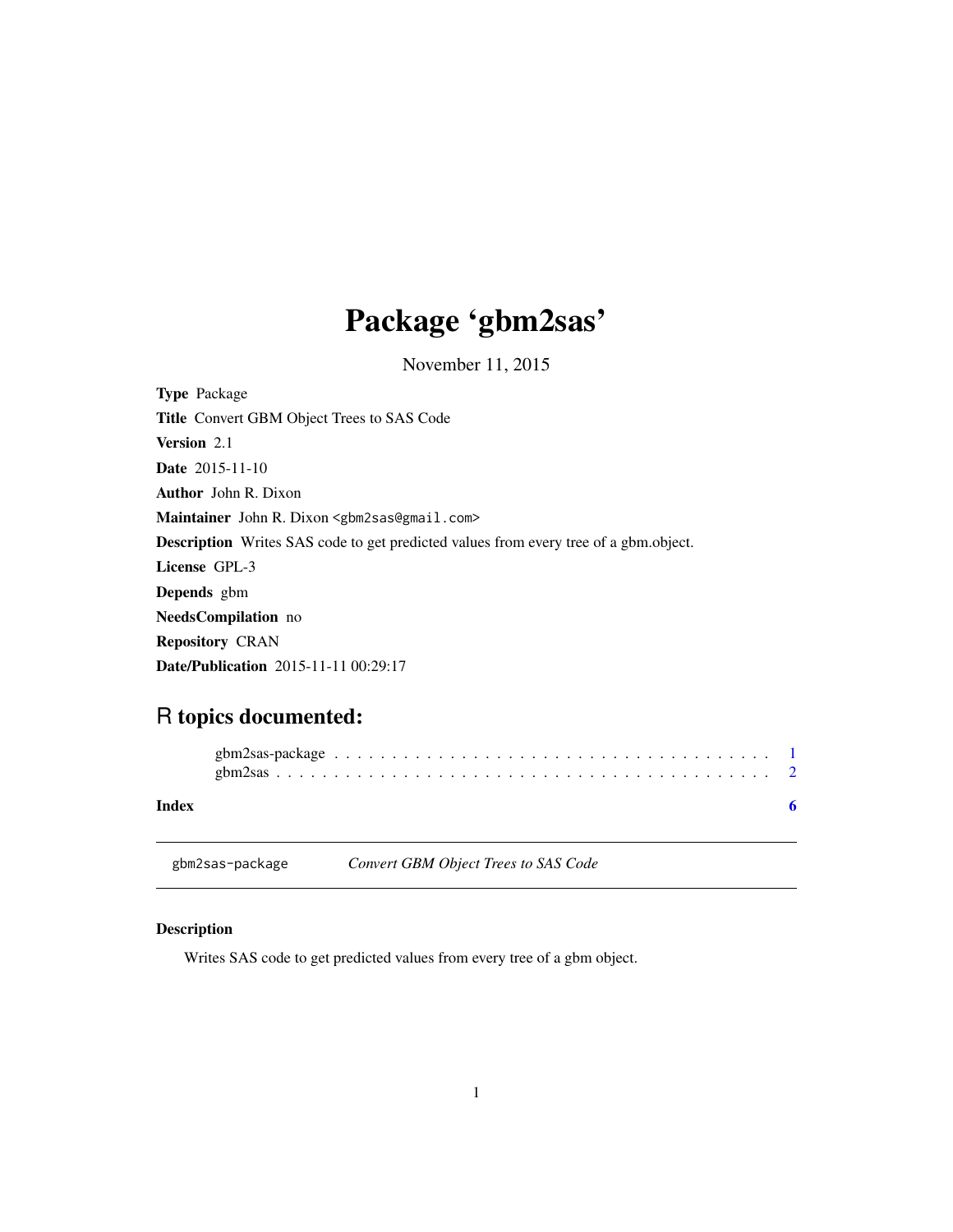## <span id="page-1-0"></span>Details

| Package:       | gbm2sas    |
|----------------|------------|
| Type:          | Package    |
| Version:       | 1.0        |
| Date:          | 2015-04-10 |
| License: GPL-3 |            |

#### Author(s)

John R. Dixon <gbm2sas@gmail.com>

Maintainer: John R Dixon <gbm2sas@gmail.com>

#### gbm2sas *Convert GBM Object Trees to SAS Code*

# Description

Writes SAS code to get predicted values for every tree of a gbm object. The predicted values are as reported by the gbm package function pretty.gbm.tree.

#### Usage

```
gbm2sas(
gbmobject,
data=NULL,
sasfile=NULL,
ntrees=NULL,
mysasdata="mysasdata",
treeval="treeval",
prefix="do_"
\mathcal{E}
```
## Arguments

| gbmobject | An object of type gbm.object.                                                                  |
|-----------|------------------------------------------------------------------------------------------------|
| data      | Data used to fit gbm.object.                                                                   |
| sasfile   | Name of file to write the SAS code to.                                                         |
| ntrees    | Optional number of trees to use in prediction. Default is the value n.trees from<br>gbmobject. |
| mysasdata | Optional name of dataset operated on in the SAS code. Default is "mysasdata".                  |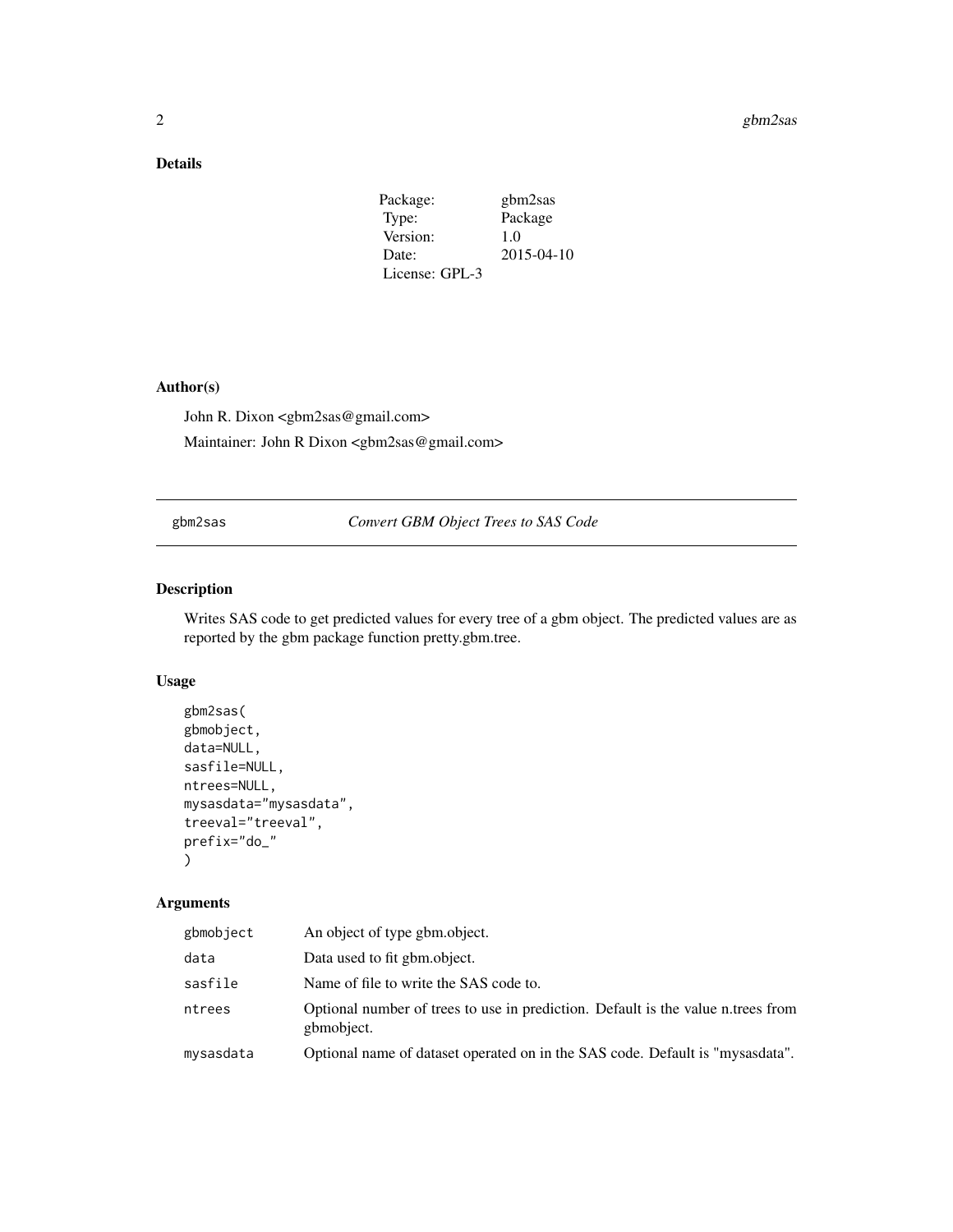#### gbm2sas 3

| treeval | Optional name to use for the value from each gbm tree. These will have a num-<br>ber appended. Default variable names will be of the form "treeval1", "treeval2",<br>etc. Set this to a different prefix to avoid overwriting SAS dataset values, if<br>necessary.       |
|---------|--------------------------------------------------------------------------------------------------------------------------------------------------------------------------------------------------------------------------------------------------------------------------|
| prefix  | Optional prefix to use for intermediate SAS program control variables. These<br>will have a number appended. Default variable names will be of the form<br>"do_1", "do_2", etc. Set this to a different prefix to avoid overwriting SAS<br>dataset values, if necessary. |

## Value

sasfile SAS code will be written to sasfile.

#### Author(s)

John R. Dixon <gbm2sas@gmail.com>

#### References

Package 'gbm'. Greg Ridgeway with contributions from others.

#### Examples

```
set.seed(18221)
# This example is taken from the gbm package documentation.
# create some data
N < - 1000X1 \leftarrow runif(N)X2 \leftarrow 2*runif(N)X3 <- ordered(sample(letters[1:4],N,replace=TRUE),levels=letters[4:1])
X4 <- factor(sample(letters[1:6],N,replace=TRUE))
X5 <- factor(sample(letters[1:3],N,replace=TRUE))
X6 \leftarrow 3*runif(N)mu <- c(-1,0,1,2)[as.numeric(X3)]
SNR <- 10 # signal-to-noise ratio
Y \le -X1**1.5 + 2 * (X2**.5) + musigma <- sqrt(var(Y)/SNR)
Y \leftarrow Y + \text{norm}(N, \emptyset, \text{sigma})# introduce some missing values
X1[sample(1:N,size=500)] <- NA
X4[sample(1:N,size=300)] <- NA
thedata <- data.frame(Y=Y,X1=X1,X2=X2,X3=X3,X4=X4,X5=X5,X6=X6)
# fit initial model
gbm1 < -gbm(Y~X1+X2+X3+X4+X5+X6,
    data=thedata,
    var.monotone=c(0,0,0,0,0,0),
```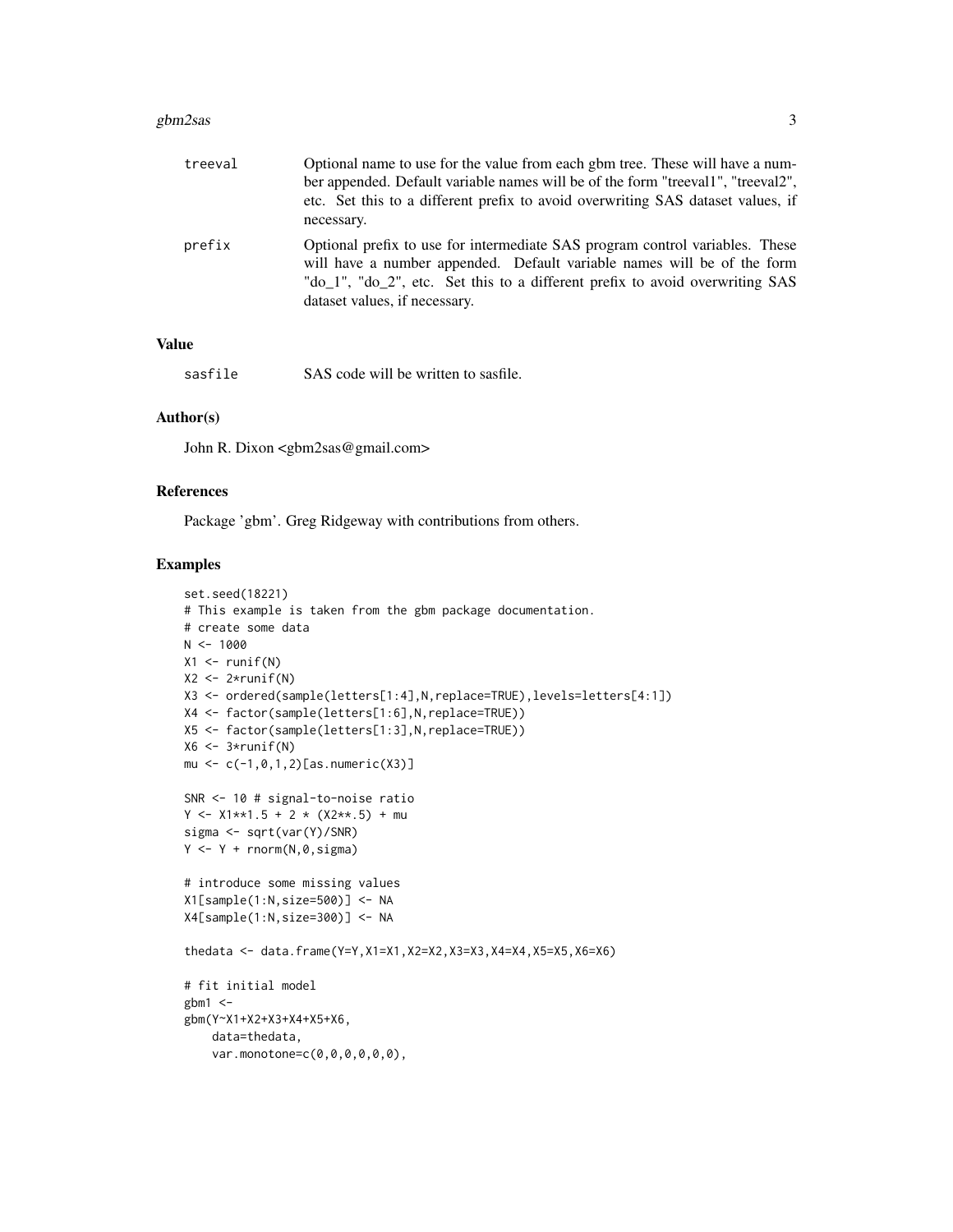```
4 gbm2sas
```

```
distribution="gaussian",
   n.trees=1000,
    shrinkage=0.05,
    interaction.depth=3,
   bag.fraction = 0.5,
    train.fraction = 1,
   n.minobsinnode = 10,
    cv.folds = 3,
    keep.data=TRUE,
    verbose=FALSE,
    n.cores=1)
# We will pass a csv file to SAS, to demonstrate that the tree values from gbm2sas agree
# with R. Note that if train.fraction were <1 above, we would need to pass the
# analogous subsample to sas via the csv file below. Since the fraction used was 1,
# we pass the entire dataset "thedata" below.
best.iter<-gbm.perf(gbm1,method="cv",plot.it=FALSE) # find a good number of trees
fit_from_r<-predict(gbm1, n.trees=best.iter) # get fitted values from R
avgresponse<-gbm1$initF # we will pass gbm1's intercept to SAS via the csv file
numtrees<-best.iter # we will pass the total number of trees to SAS via the csv file
fitdata<-cbind(thedata,avgresponse,numtrees,fit_from_r) # augment the training data
# Write the csv file. We require SAS's missing() function and R agree on what values
# are missing. Hence the "na" argument below, which assures SAS's proc import will
# assign missing values in agreement with what R considers a missing value.
write.table(fitdata,"checkdata.csv",
sep=",", quote=FALSE, row.names=FALSE, col.names=TRUE, na="")
# Now use gbm2sas
gbm2sas(
gbm1, # gbm object from above
data=thedata, # dataset used to fit model
sasfile="gbmforest.sas", # name to use for SAS code file
ntrees=best.iter, # number of trees
mysasdata="sasdataset", # name to use for dataset within SAS
treeval="treevalue", # name to use for value returned for each tree from pretty.gbm.tree
prefix="dobranch_" # variable name for controlling branching in SAS code
\lambda# SAS program to check R versus SAS fitted values
#proc import out=sasdataset
# datafile= "checkdata.csv" /* file written by the R example code */
# dbms=csv replace;
# getnames=yes;
#run;
#/* Below we assume the SAS missing() function and R agree on what values are missing.
#The missing values were written by R to checkdata.csv such that proc import will
#correctly assign a missing value to them. */
#
#%include "gbmforest.sas"; /* SAS code written by gbm2sas */
#
#data sasdataset;
#set sasdataset;
#call symput('numtrees', numtrees); /* define macro variable holding ntrees */
```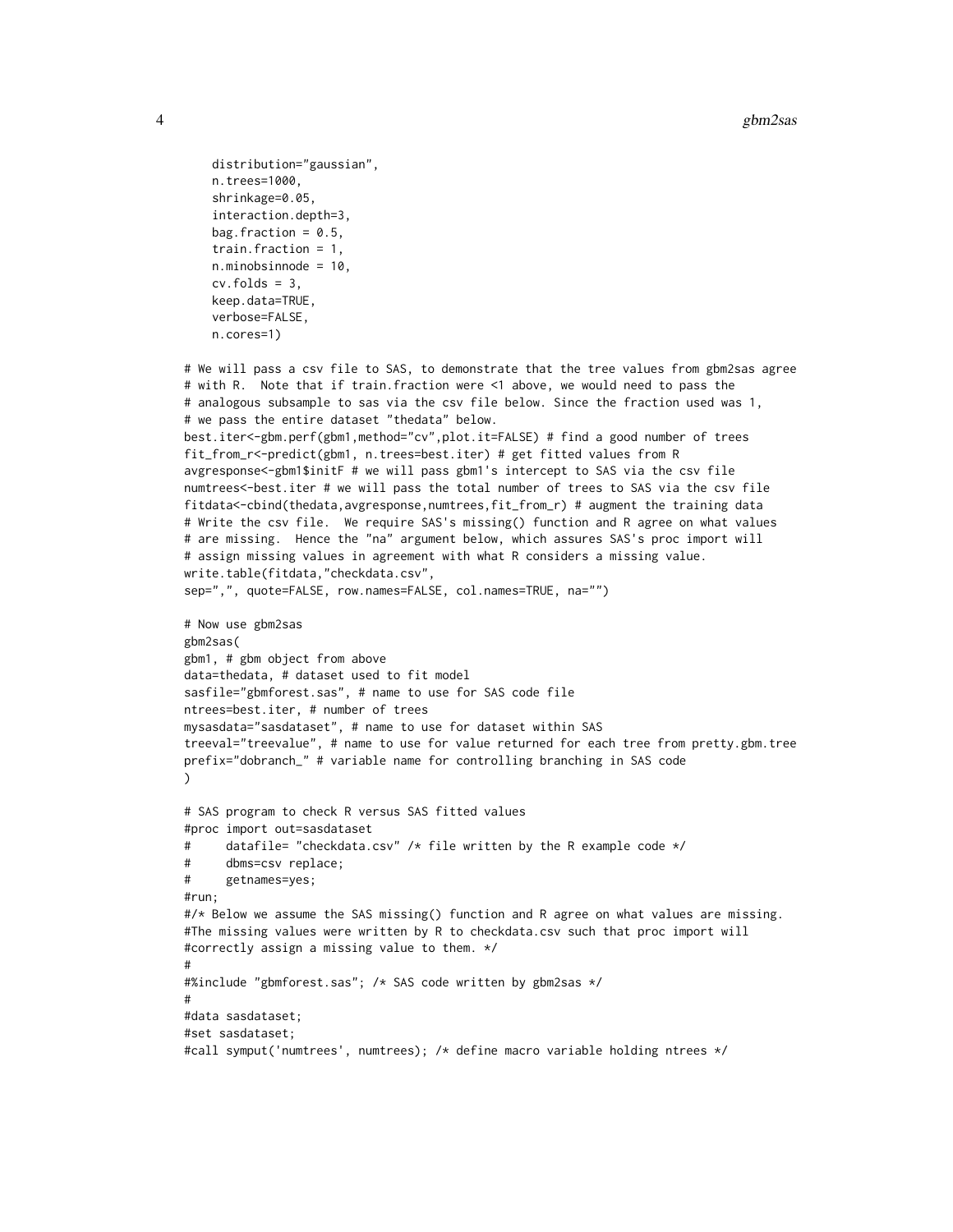#### gbm2sas 5

```
#run;
#
#%macro checksascode(); /* macro to check SAS versus R */
#data sasdataset; set sasdataset;
#fit_from_sas=avgresponse; /* we need to start with the intercept from the gbm.object */
#%DO loop = 1 %TO &numtrees.;
#fit_from_sas=fit_from_sas+treevalue&loop.; /* add fitted value from each tree */
#%END;
#/* find the discrepancy between R and SAS fitted values for this observation */
#diff=abs(fit_from_sas-fit_from_r);
#run;
#%mend checksascode;
#
#%checksascode() /* call the checking macro */
#
#/* get worst discrepancy over all observations */
#proc sql; select max(diff) as max_discrepancy from sasdataset; quit;
#
# output from SAS
#max_discrepancy
#---------------
# 7.33E-15
```